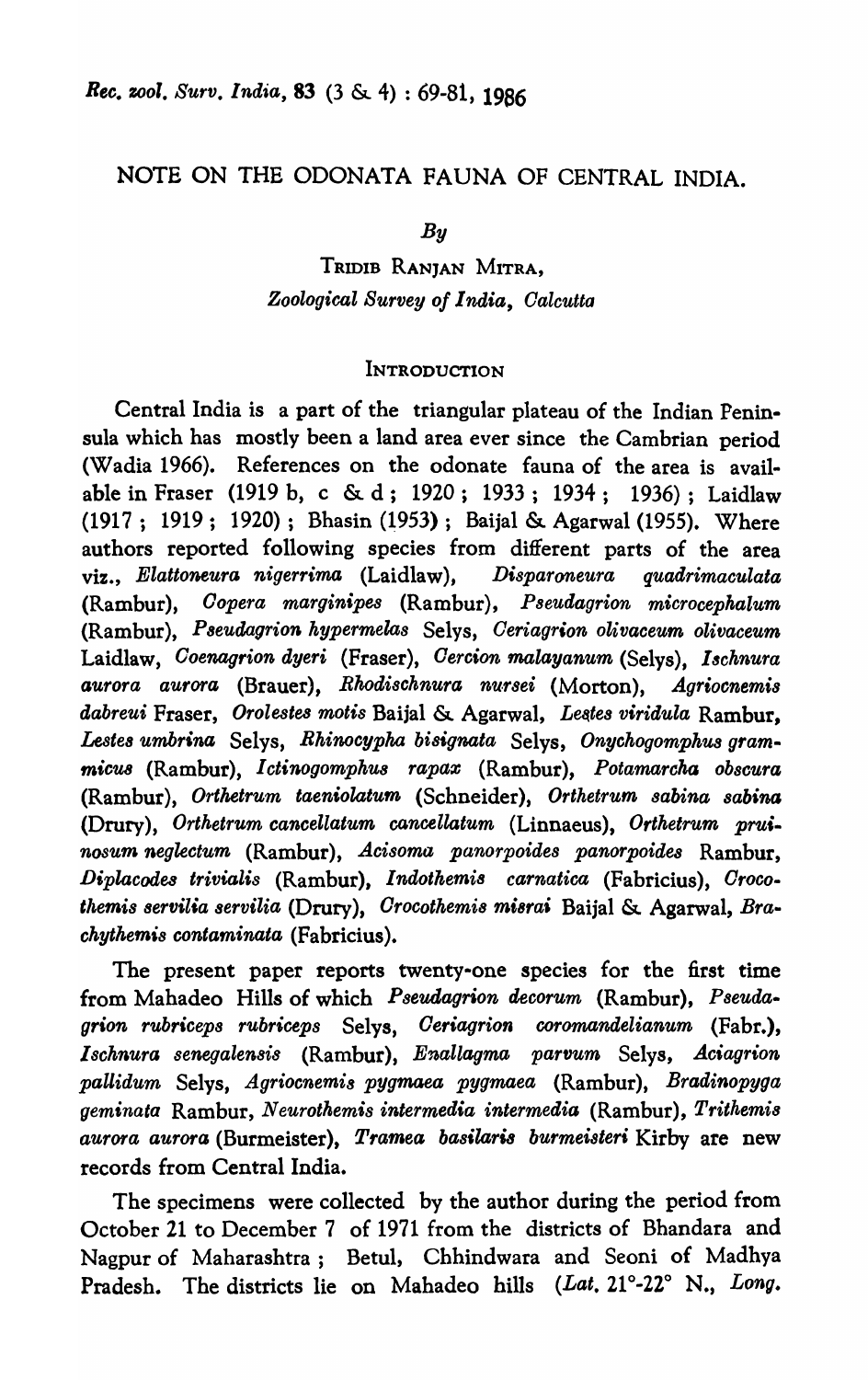$78^{\circ}\text{-}80^{\circ}E$ ; Alt. 600-900 meters). Besides the addition of species to the faunal list, variations are reported in morphological features either from the published descriptions or from the specimens of other localities, of India. Moreover, it contains some notes on habits and habitats of different species; detailed geographical distribution of each species studied by the author, and a brief analysis of the fauna.

#### **SYSTEMATICS**

Order : ODONATA Suborder: ZYGOPTERA Family : PLATYCNEMIDIDAE Genus : Copera Kirby Copera marginipes (Rambur)

*Material examined*:  $1 \notin \text{Chhindwara, 23 Nov. '71 ; 1 3, 1 9 (copu$ lating pair), Chhindwara, 25 Nov. '71; 1 3, 1 º, Chhindwara, 26 Nov. '71, 1  $\delta$ , Chhindwara, 27 Nov. '71, 2  $\varphi$   $\varphi$ , Seoni, 3 Dec. '71.

*Remarks.:* Breeding activities of this species was noticed in the midday. Measurements of specimens agree with the measurements cited by Fraser (1933); the 'arc' in the specimens from Seoni is more distal to the distal antenodal nervure than in the specimens collected from Chhindwara. Moreover, the specimens from Seoni are paler than those from Chhindwara.

*Distribution: Present Records: Chhindwara Seoni (Madhya Pradesh). Past Record8:* Parambikulum, Nagpur, Mormugaon (Laidlaw 1917); Mahabaleswar (Fraser 1921); Palni Hills, Fraser pet, Somarpet, Coorg, Poona, Khandala (Fraser 1924 b); Bollovompattis, Coorg, Malabar, Nilgiri, Deccan (Fraser 1931); Poona, Assam, North Bengal, Burma, throughout southern Asia and Sondaic Islands (Fraser 1933), Malayasia (Lieftinck 1954); South Andaman (Chhotani *et. al.* 1983).

> Family: COENAGRIONIDAE Genus: Pseudagrion Selys Pseudagrion decorum (Rambur)

*Material examined*:  $1\delta$ , Bhandara, 24 Oct.' 71; 23  $\delta$ , Bhandara, 29 Oct. 1971.

*Remarks:* The specimens differ from Calcutta specimens being more olivaceous than the latter.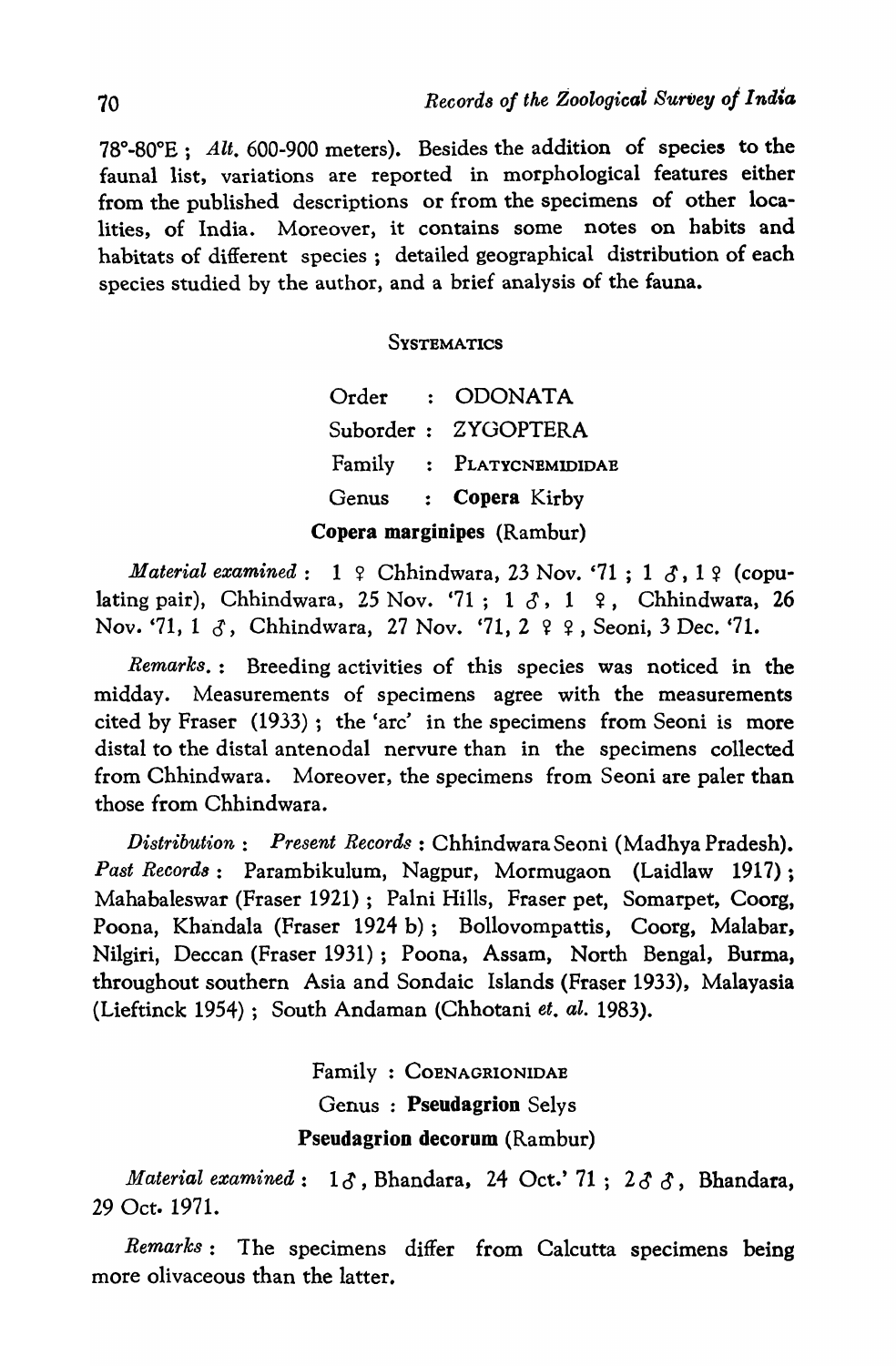*Distribution; Present Record,* : Bhandara (Maharashtra). *Past Records:*  Cochin, Coorg, Deccan, Kanara, Malabar, Nilgiris (Fraser 1931); widely distributed throughout the continental India and Burma (Fraser 1933) ; Nepal (St. Quentin 1970). Calcutta (Mitra 1983).

# Pseudagrion rubriceps rubriceps Selys

*Material examined*: 19, Multai (Betul) 12 Nov. '71; 13, Chhindwara, 26 Nov., '71.

*Remarks:* The black lines on the thorax of the male are thinner in the specimens from Chhindwara than in those Calcutta forms.

*Distribution: Present Records:* Betul and Chhindwara (Madhya Pradesh). *Past Records:* Nagpur (Laidlaw 1919); Nilgiris, Coorg, Fraserpet, Poona, Khandala (Fraser 1924 b); Bollovompattis, Coorg, Deccan, Kanara, Malabar, Nilgiris (Fraser 1931); widely distributed throughout the plains and sub-montane areas of continental India and Burma except the desert tracts; Java, Indo-China, Malayasia, Formosa (Fraser 1933); Calcutta (Mitra & Lahiri 1972); Dhanbad (Kumar & Prasad 1977); Assam (Lahiri 1979); Nepal (St. Quentin 1970); Malayasia (Lieftinck 1954).

# Pseudagrion hypermelas Selys

*Materal examined*:  $1 \nsubseteq$ , Bhandara, 29 Oct. '71;  $1 \nsubseteq$ , Chhindwara, 20 Nov. '71.

*Remarks:* No variation was noticed in the specimens from the description provided by Fraser (1933).

*Distribution: Present Records* : Bhandara (Maharashtra), Chhindwara (Madhya Pradesh). *Past Records:* Kierpur (Laidlaw 1919); Deesa, Sombong, Sumatra (Laidlaw 1916) ; Central provinces, Deccan areas of the Bombay presidency and South Punjab (Fraser 1933).

# Genus : Ceriagrion Selys

# Ceriagrion coromandelianum (Fabricius)

*Material examined*:  $1 \delta$ , Bhandara, 23 Oct. '71;  $1 \delta$ , Bhandara, 24 Oct. '71; 13, Seoni, 2 Dec. '71.

*Remarks:* Specimens from Seoni agree with the colour of the specimens from Manipur; but specimens from Bhandara agree with the colour of the specimens from Calcutta being more yellowith than the forms.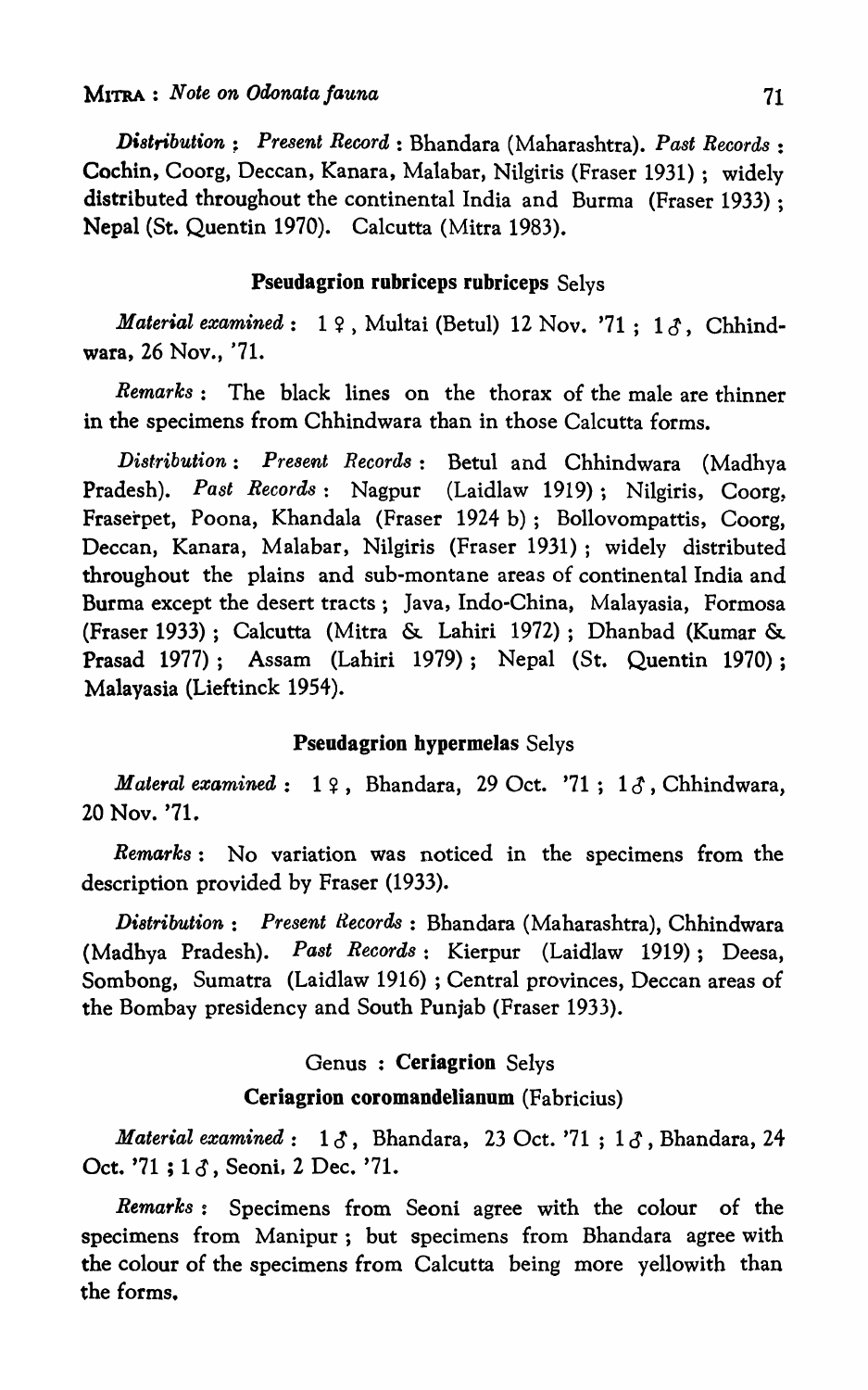*Distribution: Present Records:* Bhandara (Maharashtra), Seoni (Madhya Pradesh). *Past Records:* Mahabaleswar (Fraser 1921); Bollovompattis, Cochin, Coorg, Deccan, Kanara, Malabar, Nilgiris (Fraser 1931) ; throughout India, Ceylon, Burma, Malayasia, Indo-China, South China (Fraser 1933); Calcutta, Manipur (Mitra 1975a). Dhanbad (Prasad & Kumar 1977) ; Assam & Mizoram (Lahiri 1979); Nepal (St. Quentin 1970).

# Ceriagrion olivaceum olivaceum Laidlaw

*Material examined:* 1 ?, Bhandara, 22 Oct. '71.

*Remarks:* The specimen from Bhandara is lighter in thoracic colour than that of the Manipur form.

*Distribution: Present Record:* Bhandara (Maharashtra). *Past Records* : Assam (Laidlaw, 1919; Lahiri 1979); Poona, Satara (Fraser 1924 b) ; Deccan (Fraser 1931); Meghalaya Burma (Fraser 1933) ; Manipur (Mitra 1975 a), Calcutta (Mitra 1983).

# Genus : Ischnura Charpentier

#### Ischoura aurora aurora (Brauer)

*Material examined:* 10, Chhindwara, 29 Nov. '71.

*Remarks:* The specimen differs from Calcutta forms in having azure blue marking on the abdominal segments 8 to 10 which is black in specimens from Calcutta. It is a weak flier, rests off and on grass blades.

*Distribution: Present Record:* Chhindwara (Madhya Pradesh). *Past Records:* Maharashtra (Laidlaw 1919) ; Coimbatore, Cochin, Malabar, Nilgiris (Fraser 1931) ; throughout the southern Asia, India, Ceylon, Burma, Malayasia, the Sundaic Archipelago, Borneo, New Guinea, Australasia, Philippines and Samoa (Fraser 1933); Uttar Pradesh, Madras (Bhasin 1953); Calcutta (Lahiri & Mitra 1976); Dhanbad (Prasad & Kumar 1917); Arunachal Pradesh (Lahiti 1979) ; Malayasia (Lieftinck 1954) ; Nepal (St. Quentin 1970).

# Ischnura senegalensis (Rambur)

*Material examined*: 19, Bhandara, 28 Oct. '71:19, Seoni, 2 Dec. '71.

*Remark8:* No remarkable variations from the description provided bV Fraser (1933) and specimens of other localities were noticed.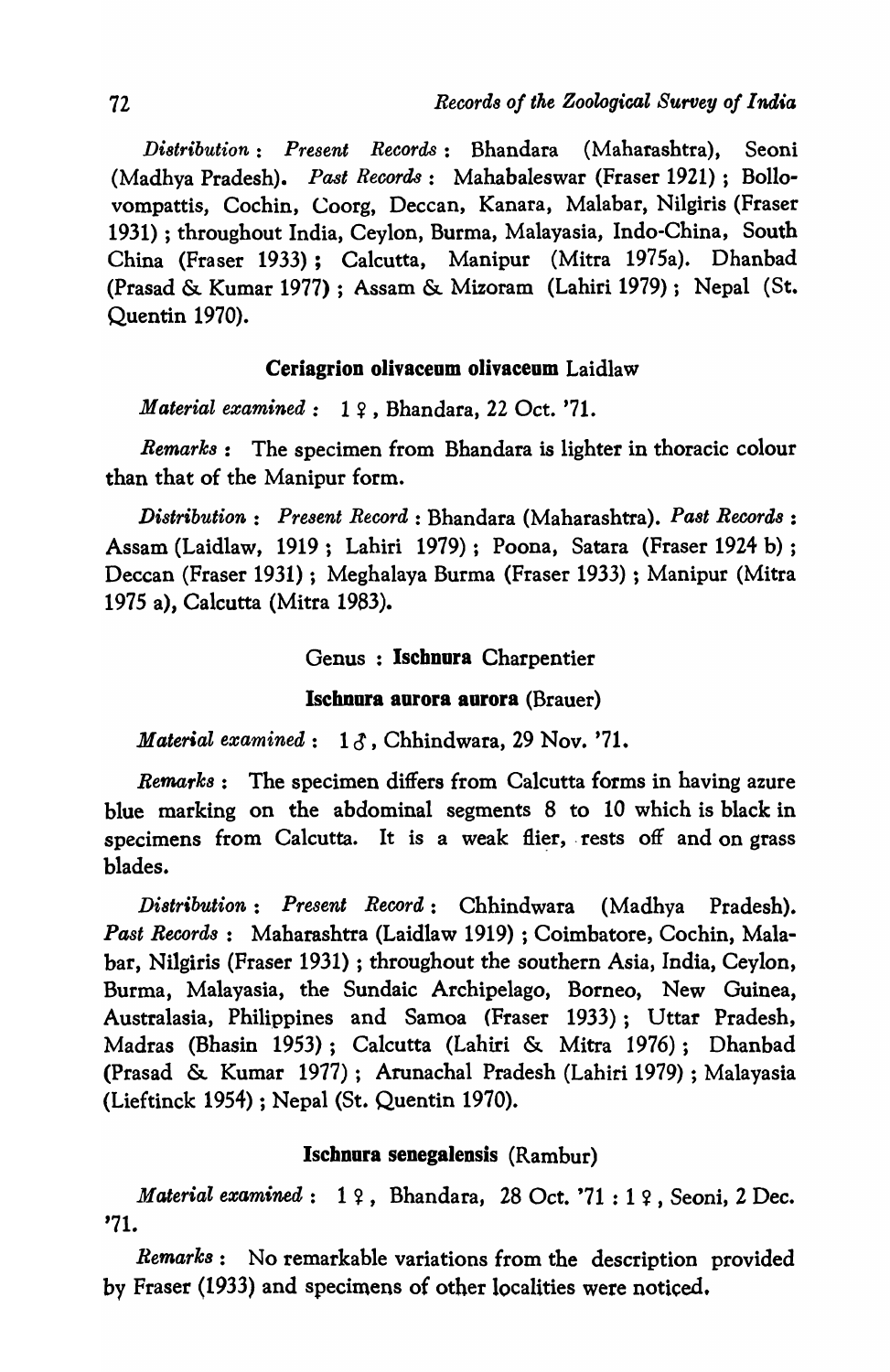*Di8tribution: Present Records:* Bhandara (Maharashtra), Seoni (Madhya Pradesh). *Past Records:* Calcutta, Orissa, Sarlake (Laidlaw 1916) ; Coorg (Fraser 1924 b); Barkuda island (Fraser and Dover 1922) ; Coorg, Deccan, Malabar Nilgiris, (Fraser 1931); throughout India, Burma, Ceylon, Japan, Philippines, Africa (Fraser 1933); Dhanbad (prasad & Kumar 1977) ; Malayasia (Lieftinck 1954) ; Rajasthan (Bose & Mitra 1976) ; Andaman (Chhotani *et. al.* 1983), Calcutta (Mitra 1983).

# Genus : Enallagma Charpentier

# Enallagma paryum Selys.

*Material examined:* 1  $\delta$ , Bhandara, 24 Oct. '71, 1  $\epsilon$ , Bhandara, 28 Oct. '71, 2  $9$ , Bhandara 29 Oct. '71, 1  $3$ , 1  $9$  (in tandem), Bhandara, 29 Oct. '71.

*Remarlc8:* The male specimens from Bhandara are more olivaceous than the specimens from Calcutta.

*Dislribution Present Record,:* Bhandara (Maharashtra) *Past Records:*  Throughout South Asia; India, Burma, Ceylon (Fraser 1933) ; Ceylon (Laidlaw 1951); Calcutta (Lahiri & Mitra 1976).

# Genus : Aciagrion Selys

# Aciagrion pallidum Selys

*Material examined*: 19, Seoni, 2 Dec. '71.

*Remarks:* The antehumeral stripe in the specimen is broken hence it differs from Assam where it is complete.

*Di8tribulion: Present Record8:* Seoni (Madhya Pradesh). *Past Records;* Dibrugarh (Laidlaw 1914) ; Nurbong (bottom of the Mahanadi valley of Darjeeling), Nagpur, Mormugao, Kanara, (Laidlaw 1919); Poona, Satara, Khandala Mahabaleshwar (Fraser 1924 b); Assam, Arunachal Pradesh and Manipur (Lahiri 1979).

# Genus : Agriocnemis Selys

# Agriocnemis pygmaea (Rambur)

*Material examined*: 19, Bhandara, 24 Oct. '71, 18, Bhandra, 22 Oct. '71, 1  $\varphi$ , Chhindwara, 27 Nov. '71.

Remarks: The specimens do not differ from the specimens of eastern India.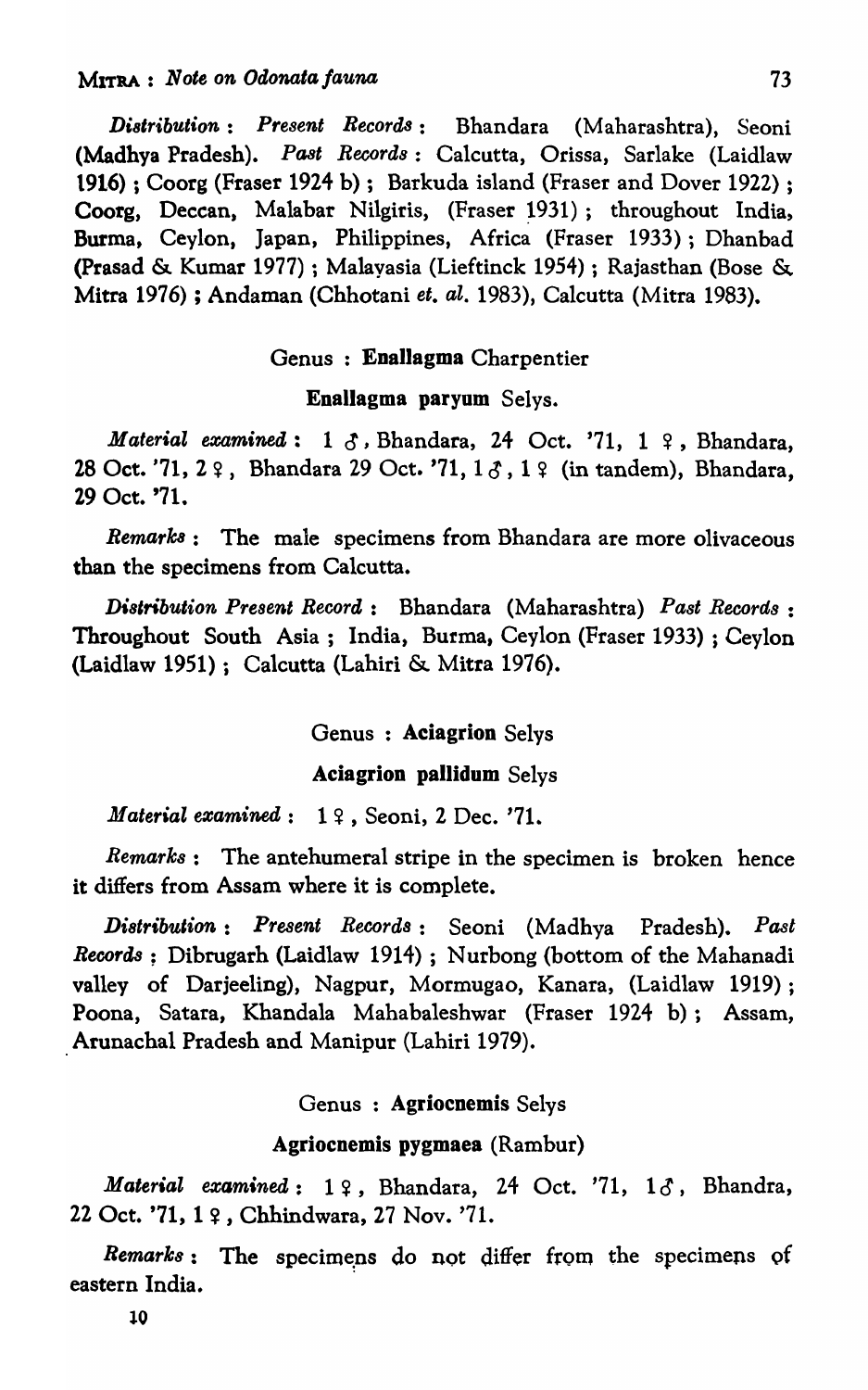*Distribution: Present Records:* Bhandara (Maharashtra), Chhindwara (Madhya Pradesh). *Past Records:* Calcutta (Selys, 1891; Mitra 1975 b); Java, Rainbode, Nicobars (Hagen 1858); Ceylon and Phillippines (Kirby 1898); Samarang, Sydney, N. S. Wales (Ris 1912) ; Rajasthan (Bose & Mitra 1976), Dhanbad (Prasad & Kumar 1977) ; Assam,Mizoram, Arunachal Pradesh (Lahiri 1979) ; Malayasia (Lieftinck 1954) ; Singapure (Brauer 1864) ; China (Klots 1947).

|        | Suborder : ANISOPTERA |
|--------|-----------------------|
| Family | : LIBELLULIDAE        |
| Genus  | : Orthetrum Newman    |
|        |                       |

Ortherum sabina sabina (Drury)

*Material examined:* 13, Nagpur, 29 Oct. '71.

*Remarks:* The specimen appears as a subadult form.

*Distribution: Present Record:* Nagpur (Maharashtaa) *Past Record8 :*  Mahabaleshwar (Fraser 1921); Barkuda island (Fraser & Dover 1922) ; Anaimalai, Mudi hills, Coimbaiore, Cochin, Coorg, Kanara, Malabar, Nilgiris and Palni Hills (Fraser 1931); Assam, Bihar, Punjab, Uttar Pradesh, Burma (Bhasin 1953); Nainital (Sahni 1964); Gwalior (Baijal & Agarwal 1955) ; Calcutta (Mitra & Lahiri 1974); Tripura (Mitra & Sen 1975); Dhanbad (Prasad & Kumar 1977); Assam, Arunachal Pradesh (Lahiri 1979); Burma (Laidlaw 1914); Ceylon, Mesopotamia (Fraser 1918); Holarctic (Needham 1932); Andaman islands, Phillippines, Mesopotami, Asia Miner, to North Africa (Fraser 1929 a) ; Nepal (Sr. Quentin 1970); Malayasia (Lieftink 1954); China (Khots 1947).

# Orthetrum cancellatum cancellatum (Linnaeus)

*Material examined:*  $3\delta \delta$  Chhindwara, 25 Nov. '71;  $1\delta$ ,  $299$ , 27 Nov. '71, (one female was caught with the male in copulation over a rocky fast flowing stream at midday).

*Remarks*: The specimens do not vary much from the description provided by Fraser (1933).

*Distribution: Present Records:* Chhindwara (Madhya Pradesh) *Past Records:* Kasimir (Needham 1932); Gwalior (Baijal & Agarwal 1955); a palaearctic species extending from the British Isles across Europe, N. Africa to Asia Minor, Kashmir (Fraser 1936).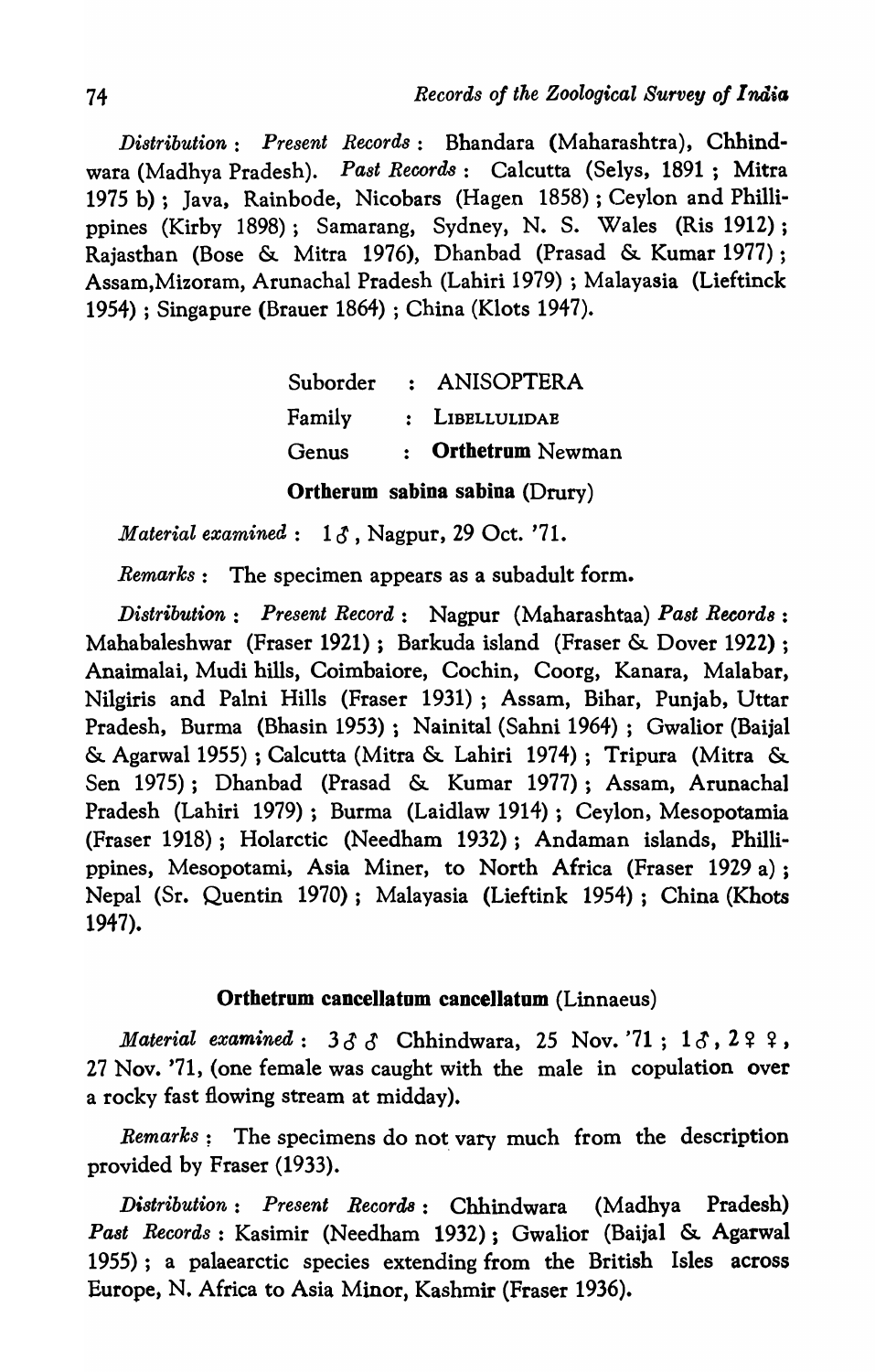#### Orthetrum pruinosum neglectum (Rambur).

*Material examined*:  $1 \delta$ , Betul, 6 Nov. '71  $1 \delta$  Chhindwara, 26 Nov.  $'71, 33 \text{ }\mathcal{S}$  Chhindwara, 27 Nov. '71.

*Remarks:* The male hovers over the ovipositing female very seriously and attacks every intruder in the area.

*Distribution: Present Records:* Chhindwara, Betul (Madhya Pradesh), *Past Reoord8* : Assam and Burma (Laidlaw 1914) ; Anaimalai and Mudi Hills, Bollovompattis, Cochin, Coorg, Deccan, Kanara, Malabar, Nilgiris, Palnis, Travancore (Fraser 1931) ; Burma and Ceylon (Needham 1932); Tripura (Mitra & Sen 1975; Lahiri 1976); Arunachal Pradesh, Mizoram, Manipur (Lahiri 1979) ; Dhanbad (Prasad & Kumar 1977); Malayasia (Lieftinck 1954); Nepal (St. Quentin 1970); Andaman, Indo-China, Ceylon, South China (Fraser 1924 a).

# Genus : Potamarcha Karsch

# Potamarcba obscura Rambur

*Material examined*: 19, Chhindwara, 20 Nov. '71.

*Remarks:* The specimen does not show remarkable variation from the description provided by Fraser (1933).

*Di8tribution: Present Record:* Chhindwara (Madhya Pradesh), *Past Records:* Mahabaleswar (Fraser 1921) ; Nilgiris, Poona, Khandala, Coorg, Deccan, South Kanara, Malabar, Nilgiris (Fraser 1931), Dhanbad (Prasad &. Kumar 1977); Burma and Ceylon (Needham 1932); Nepal *(St.*  Quentin 1970) ; Malayasia (Lieftinck 1954).

# Genus : DipJacodes Kirby Diplacodes trivialis (Rambur)

*Material examined*: 19, Bhandara, 22 Oct. '71; 19, Chhindwara, 27 Nov.  $'71$ ;  $1 \frac{9}{5}$  Seoni, 1 Dec.  $'71$ .

*Remark8:* The specimens do not vary much from the description by Fraser (1933) nor from the specimens from Calcutta and Manipur.

*Distribution: Present Records* : Bhandar (Maharashtra) ; Chhnidwara, Seoni (Madhya Pradesh), *Past Records:* Assam and Burma (Laidlaw 1914); Mahabaleswar (Fraser 1921); Barkuda island (Fraser & Dover 1922); AnaimaIai, Mudi hills, Coimbatore, Cochin, Coorg, Deccan, Kanara, Malabar, Nilgiri hills (Fraser 1931); Maharashtra, Uttar Pradesh. and Burma (Bhasin 1953); Manipur (Mitra 1975); Assam Manipur, Mizoram (Lahiri 1979); Tripura (Lahiri 1976); Dhanbad (Prasad & Kumar 1977); Singapore, Java, New Guinea, Mesopotamia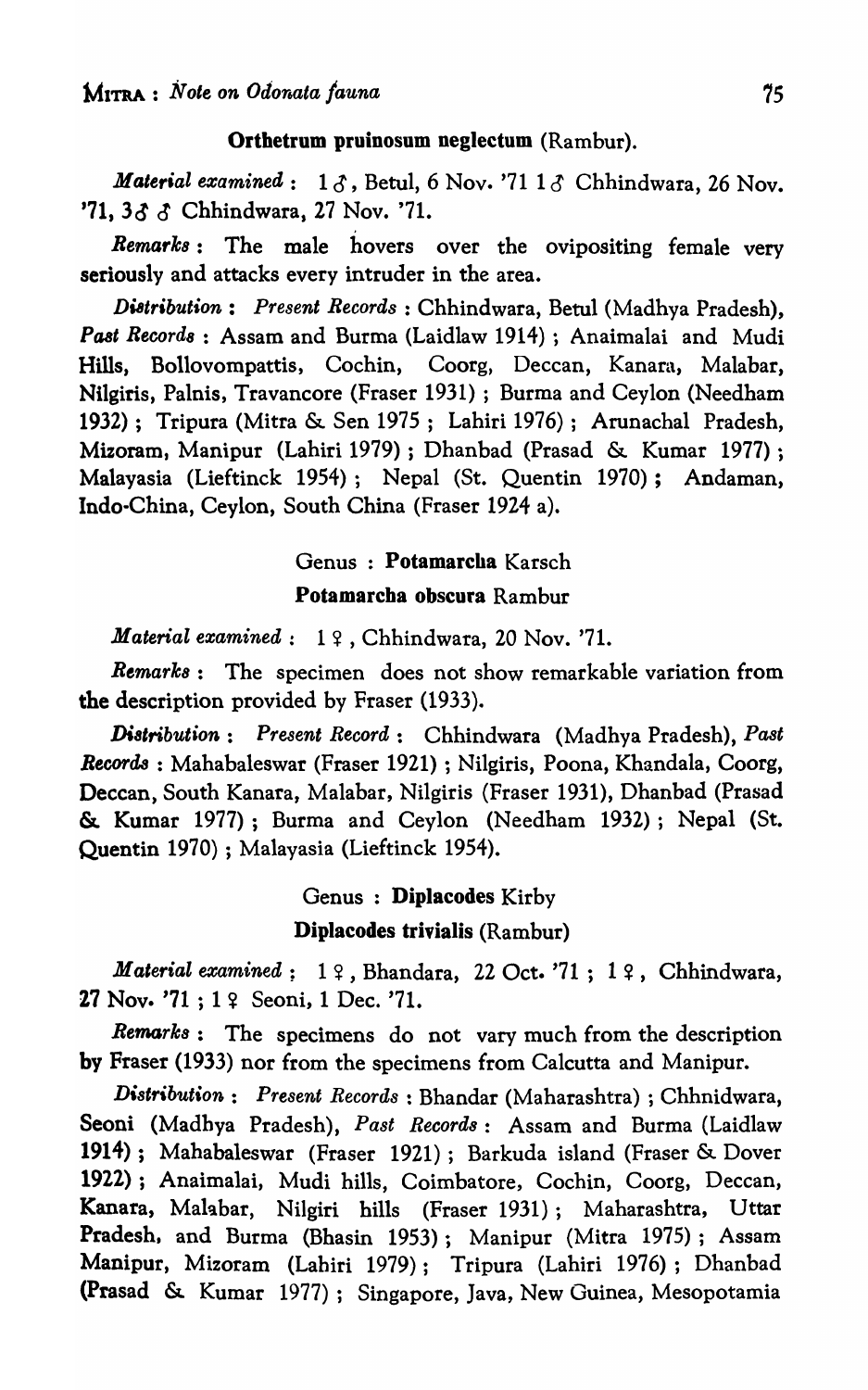(Fraser 1919) ; Ceylon, East Indies, and China (Needham 1932); Nepal (St. Quentin 1970); Philippines (Asahina 1968) ; Malayasia (Lieftinck 1954); Andaman islands, Japan, Australia, Philippines, throughout southern Asia to North Africa (Fraser 1924 a) ; China (Klots 1947).

# Genus: Crocothemis Brauer

# Crocothemis servilia servilia (Drury)

*Material examined*:  $1 \delta$ , Chhindwara, 20 Nov. '71; 2  $\delta$   $\delta$ , Chhindwara, 27 Nov. '71.

*Remark8:* The basal marking of the hind wing of the specimens are less extent than that of Calcutta forms.

*Distribution; Present Record:* Chhindwara (Madhya Pradesh), *Past Recorda:* Barkuda island (Fraser & Dover 1922); Coorg, Deccan, Malabar, Nilgiri hills (Fraser 1931); Burma (Laidlaw 1914) ; Basra, Suez (Fraser 1919) ; Bihar, Uttar Pradesh, Iraq. (Bhasin 1953) ; Nainital (Sahni 1964); Calcutta (Mitra 1983), Dhanbad (Prasad & Kumar 1977); Assam, Arunachal Pradesh and Mizoram (Lahiri 1979); Malayasia (Lieftinck 1954), Nepal (St. Quentin 1970) ; South Andamans (Chhotani *et al.* 1983), China (Khots 1947).

# Genus : Bradinopyga Kirby

# Bradinopyga geminata Rambur

*Material examined*: 13, Nagpur, 29 Oct. '71.

*Rernarks:* The specimen agrees with description provided by Fraser (1936).

*Distribution: Present Record:* Nagpur (Maharashtra) *Past Records:* Mahabaleswar (Fraser 1921); Coorg (Deccan, Malabar, Nilgiris, Coimtore (Fraser 1931); New Delhi, Gwalior (Baijal & Agarwal 1955); Nainital (Sahni 1964); Calcutta (Mitra 1983); Dhanbad (Prasad &. Kumar 1979); Ceylon and Burma (Fraser 1919); Rajasthan (Bose &. Mitra 1976),

# Genus: Neurothemis Brauer

# Neurothemis intermedia intermedia (Rambur)

*Material examined*:  $1 \delta$ , Chhindwara, 27 Nov. '71.

*Remark8:* The specimen agrees with the description provided by Fraser in his Fauna of British India (1936).

 $Distribution: Present Record: Chhindwara (Madhya Pradesh), Pat$ *Records:* Bombay, Khandala, Poona, Nilgiris, Malabar, Burma (Fraser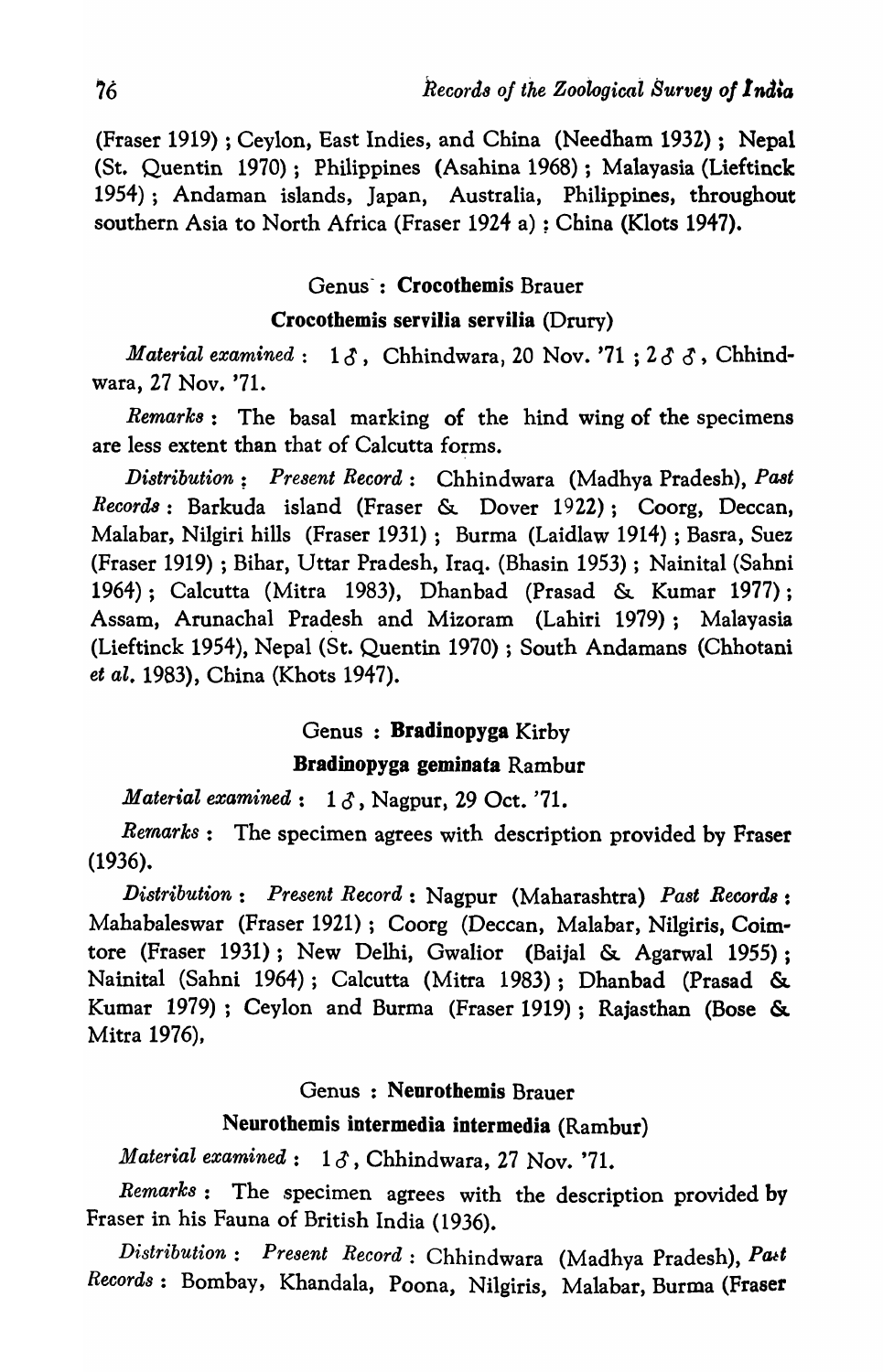1924 b); Anaimalai, Mudi hills, Coorg, Deccan, Kanara, Malabar, Nilgiri (Fraser 1931); Assam, Arunachal Pradesh, Manipur, Mizoram (Lahiri 1979); Nepal (St. Quentin 1970); Great Nicobar (Chhotani *<sup>B</sup>'. ale 1983).* 

## Genus : Tritbemis Brauer

# Trithemis aurora (Burmeister)

*Material examined*:  $1 \delta$ , Betul, 4 Nov. '71; 1 $\delta$ , Betul, 6 Nov. '71; 13, 13, Chhindwara, 20 Nov. '71; 3 ? ?, Chhindwara, 21 Nov. '71; Chhindwara, 25 Nov. '71;  $1 \cdot 1 \cdot 2 \cdot 3$ , Chhindwara, 26 Nov. '71;  $1 \cdot 2$ , Chhindwara, 27 Nov. '71.

*Remarks:* The specimens do not differ from the description provided by Fraser (1936).

*Distribution: Present Records: Betul, Chhindwara (Madhya Pradesh). Past Records*: Bengal (Selys 1891); Assam and Burma (Laidlaw 1914); Anaimalai and Mudi hills (Fraser 1931); Poona, Khandala, Mahabaleswar (Fraser 1924 b); Dhanbad (Prasad & Kumar 1977) ; Arunachal Pradesh, Manipur, Mizoram (Lahiri, 1979); Rajasthan (Bose & Mitra 1976); Nepal (St. Quentin 1970); Malayasia (Lieftinck 1954) ; China (Klots 1947).

#### Genus: Tramea Hagen

# Tramea basllaris burmeisteri Kirby

*Material examined*:  $1 \delta$ , Bhandara, 21 Oct. '71.

*Remarks:* The specimen was lying dead on the road at the time of collection, hence it is presumed that the specimen suffered from natural death. Similar observations were made by Mitra (1977) with other species in Calcutta.

*Distribution: Present Record:* Bhandara (Maharashtra ). *Pas' Records:* Mahabaleswar (Fraser 1921); Barkuda island (Fraser & Dover 1922); Bombay throughout the continental India and extending into Tibet in the north and to Ceylon southwords; Burma, Indomalaya (Fraser 1920); Coimbatore, Coorg, Deccan, Kanara, Malabar, Nilgiri hills (Fraser 1931); Bharatpur, Saugor, (Baijal & Agarwal 1955) ; Chilka lake (Dasgupta 1957); Calcutta (Mitra 1983) ; Dhanbad (Prasad & Kumar 1977); Nepal (St. Quentin 1970); Rajasthan (Bose & Mitra 1976).

*Faunal characteristics;* Analysis of distribution of species reveals that the area supports species which have following types of distribution.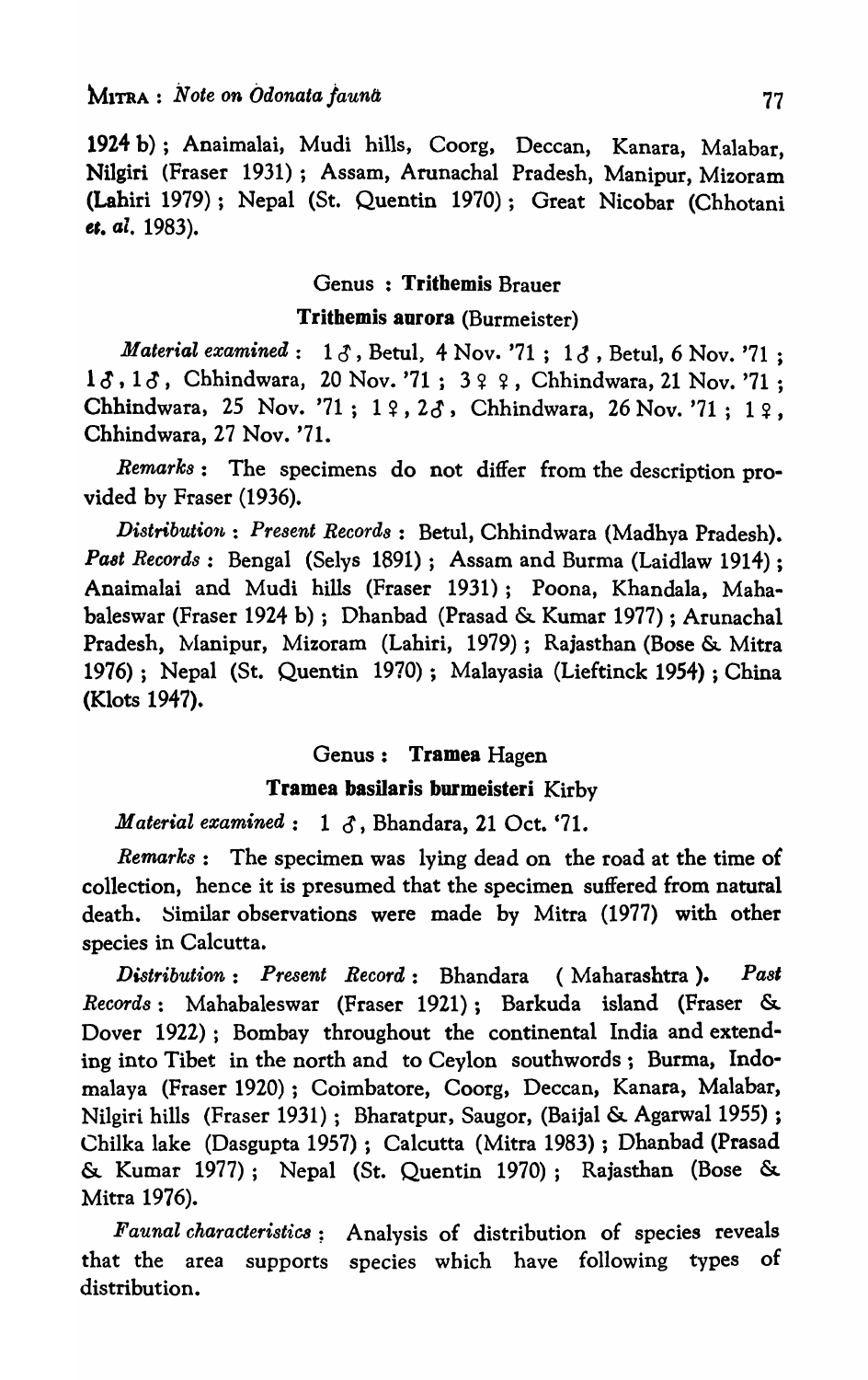1. Confined to Peninsular India: *Elattoneura nigerrima* Laidlaw, *Di8paroneura quadrimaculata* Selys, *Pseudagrion hypermelaa* Selys, *Ooena* $grio$ n dyeri (Fraser), *Orolestes motis* Baijal and Agarwal, *Rhinocypha bisignata* Selys, *Orocothemis misrai* Baijal & Agarwal.

2. Confined to India: *Rhodischnura nursei* (Morton), Lestes viridula (Rambur).

3. Confined to Oriental region: *Pseudagrion decorum* (Rambur),  $Pseudagrion$  rubriceps rubriceps Selys, Ceriagrion olivaceum olivaceum Laidlaw, *Enallagma parvum* Selys, *Oercion malayanum* Selys, *Agriocnemis dabreui* Fraser, *Aciagrion pallidum* Selys, *Lestes umbrina* Selys, *Ictinogomphus rapax* (Rambur), Orthetrum taeniolatum (Schneider), Orthe*trum pruino8um neglectum* (Rambur), *Bradinopyga geminata* (Rambur), *Potamarcha obscura* Rambur, *Brackythemis contaminata* (Fabr.), *Indotkemis carnatica* (Fabr.), *Neurothemis intermedia intermedia* (Rambur).

4. Confined to Old World: *Oopera marginipes* (Rambur), *Oeria*grion coramandelianum (Fabr.), *Ischnura aurora aurora* (Brauer), Ischnura *senegalensis* (Rambur), *Agriocnemis pygmaea pygmaea* (Rambur), *Ortketrum sabina sabina* (Drury), *Orthetrum cancellatum cancellatum* (Linn.), *Diplacodes triviali8* (Rambur), *Orocothemis servilia servilia* (Drury), *Pramea basilaris burmeisteri* Kirby.

# **SUMMARY**

This paper adds eleven species to the previously known twenty eight species from central India and reports a brief analysis of the fauna, gives detailed geographical distribution of 21 species studied by the author along with notes on habit and habitat of some species.

# **ACKNOWLEDGEMENTS**

The author thanks to the Director, Zoological Survey of India, for facilities, Dr. A. K. Ghose, Scientist-D, Dr. S. K. Tandon, S. M. Ali, Scientist-C and Dr. V. D. Srivastava, Scientist-B of the same department for encouragements. Finally the author expresses gratefulness to Dr. (Mrs.) Leonora K. Gloyd, the University of Michigan, U. S. A. for necessary correction on the manuscript for the improvement of the paper.

#### **REFERENCES**

ASAHINA, S. 1968. Records and notes on Philippine Odonata. *Jap.* J. *Zool.,* Tokyo, 15 ; 349-376.

BAIJAL, H. N. & Agarwal, J. P. 1955. Opuscula Libellulogica. I. *Agra*  Univ. J. Res. (Sci.), Agra, 4: 453-470.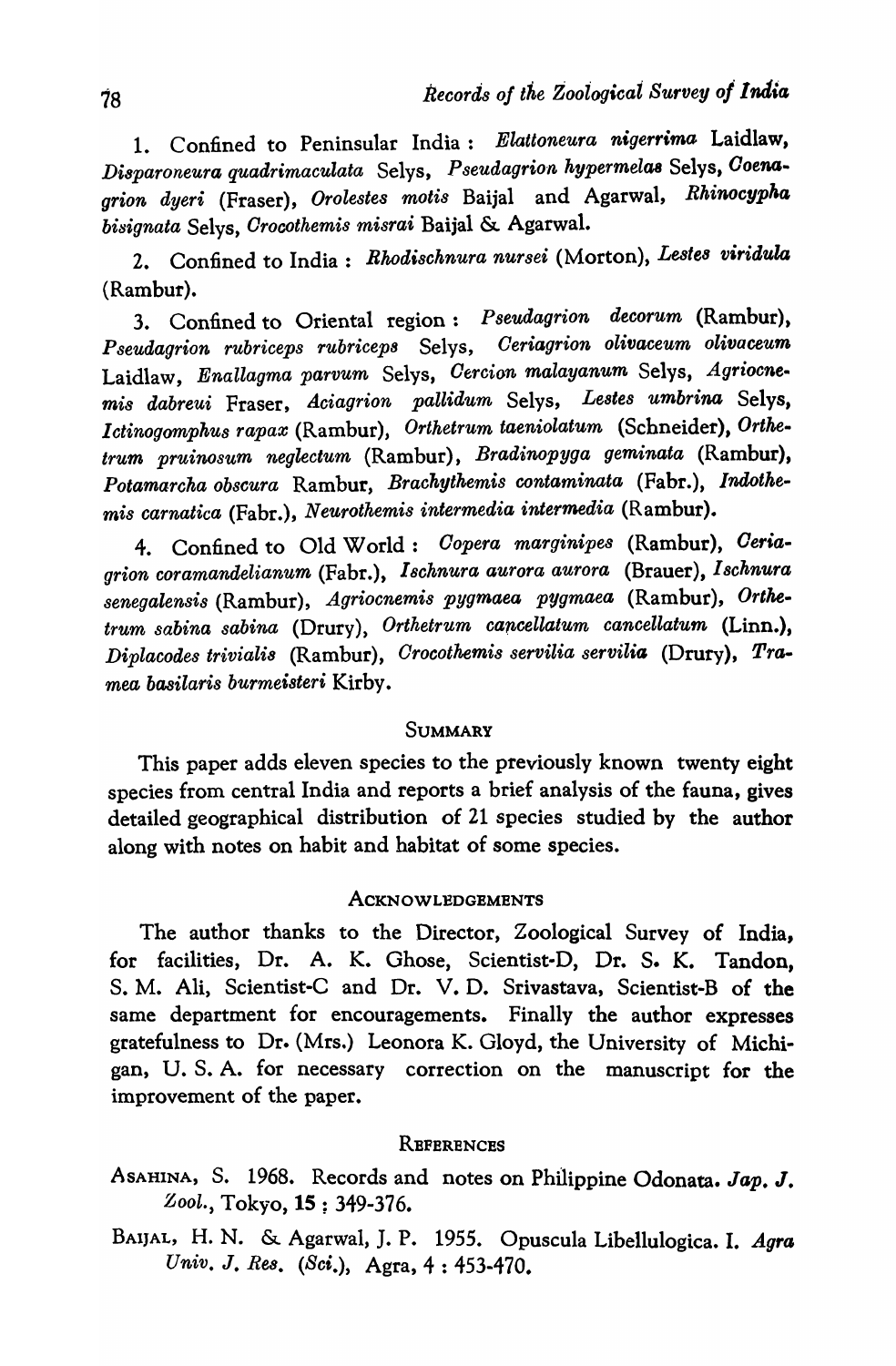- BHASIN, G. D. 1953. Odonata, *Indian Forest Leafl.,* Dehra Dun, 121 : 63·69.
- Bose, G. & MITRA, T. R. 1976. The Odonata fauna of Rajasthan. *Rec. zool. Surv. India, Calcutta, 71:1-11.*
- BRAUER, F. 1864. Erster Beiricht iiiber die auf der Wcltfahrt der Kais, Fregatte Novara gesammelten. Neuropteren. *Verk. zool-bot. Ges. Wien.,* Wien, 8 : 478-481.
- CHHOTANI, G., A. R. LAHIRI, & T. R. MITRA, 1983. Contribution to the Odonate (Insecta) fauna of Andaman and Nicobar islands with description of two new species. *Ree. zool. Surv. India,*  Calcutta, 80 : 467-494.
- FRASER, F. C. 1918. Indian dragonflies. Part 3. J. *Bombay nat. Hist. Soc.,* Bombay, 16 : 141-171.
- FRASBR, F. C. 1919 (a). Indian dragonflies. Part 4. J. *Bombay nat. Hist. Soc.,* Bombay, 16 : 488-517.
- FRASER, F. C. 1919 (b). Indian dragonflies. Part 5. J. *Bombay nat. Ht,st. Soc.,* Bombay, 16 ; 734-744.
- FRASER, F. C. 1919 (c). Description of four new Indian Odonata. *Ree. Indian Mus.,* Calcutta, 16 : 451-455.
- FRASER, F. C. 1919 (d). Descriptions of new Indian Odonate larvae and exuviae. *Ree. Indian Mus.,* Calcutta, 16 : 459-467.
- FRASER, F. C. 1920. Notes on Indian dragonflies. *Ree. Indian Mus.,*  Calcutta, 19 : 31-33.
- FRASER, F. C. 1921. A list of dragonflies recorded from Mahabaleshwar. J. *Bombay nat. Hist. Soc.,* Bombay, 27 : 540-544.
- FRASER, F. C. & C. DOVER, 1922. The dragonflies of Barkuda Island. *Ree. Indian Mus.,* Calcutta, 24 : 303-311.
- FRASER, F. C. 1924 (a). Report on a collection of dragonflies (Odonata) from the Andaman islands. *Ree. Indian Mus.,* Calcutta, 26: 409-413.
- FRASER, F. C. 1924 (b). A survey of the Odonata (dragonfly) fauna Western India with special remarks on the genera *Maeromia* and *Idionyx* and description of thirty new species with Appendices I, II. *Ree. Indian Mus.,* Calcutta, 26 : 423-522.
- FRASER, F. C. 1931. Additions to the survey of the Odonate (dragonfly) fauna of Western India with descriptions of nine new species. *Ree. Indian Mus.,* Calcutta, 33 : 443-474.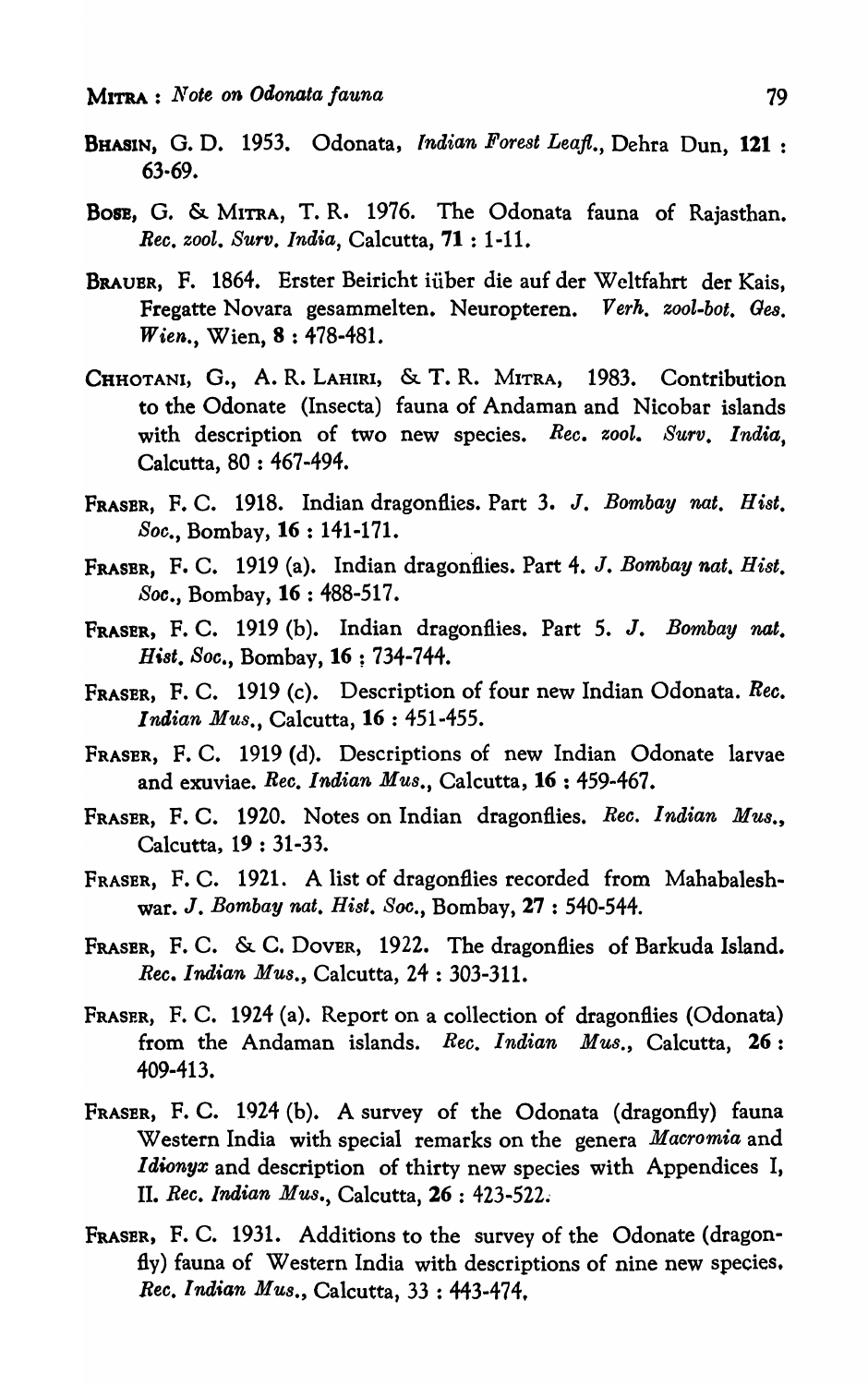- FRASER, F. C. 1933. Fauna of British India, Odonata, Vol. I. pp 1+ 423 Taylor &. Francis, London.
- FRASER, F. C. 1934. Fauna of British India, Odonata, Vol. II. pp.xxiii 398 Taylor & Francis, London.
- FRASER, F. C. 1936. Fauna of British India, Odonta, Vol. III. ppxi+ 461 Taylor & Francis, London.
- HAGEN, Dr. 1858. Odonata. pp. 478-481 In Hagen Dr. "Synopsis der Neuroptera Ceylon". *Verk. zool.-bot. Gell.* W *ien,* 8 : 471-488.
- KIRBY, W. F. 1894. Catalogue of the described Neuroptera Odonata (dragonfly) of Ceylon with descriptions of new species. J. *Linn. Soc.,* 24 ; 545-566.
- KLOTS, E. B. 1947. Chinese dragonflies (Odonata) in the American Museum of Natural History. *Am. Mus. Novit.* No. 1341 : 1-15.
- LAHIRI, A. R. &. MITRA, T. R. 1976. Notes on some damselflies (Odonata: Zygoptera) of Calcutta. *Ent. News* U.S.A. 87: 295-298.
- LAHIRI, A.R. 1977. New records of Odonata from Tripura and Arunachal Pradesh. *Proc. zool. Soc., Oalcutta,* Calcutta, 30 ; 45-49.
- LAHIRI, A. R. 1979. Odonata (Insecta) from different states of north eastern India. *Oriental Ins.,* Delhi, 13 : 119-132.
- LAIDLAW, F. F. 1914. Odonata. In Zoological Results of the Abor Expedition. *Rec. Indian Mus.,* Calcutta, 8 : 335-349.
- LAIDLAW, F. F. 1916 (a). Notes on Oriental dragonflies in the Indian Museum. No.4. *Rec. Indian MU8.,* Calcutta, 12 : 21-25.
- LAIDLAW, F. F. 1916 (b). Notes on Indian Odonata. *Rec. Indian Mus.,*  Calcutta, 12 : 129-136.
- LAIDLAW, F. F. 1917. A list of dragonflies recorded from the Indian Empire with special reference to the collection of the *Indian Museum* Part II. The Family Agrionidae. *Rec. Indian MU8.,*  Calcutta, 13 : 321-348.
- LAIDLAW, F. F. 1919. A list of dragonflies recorded from the Indian Empire with special reference to the collection of the Indian Museum. Part II. *Rec. Indian Mus.,* Calcutta, 16 : 169-195.
- LAIDLAW, F. F. 1920. A list of dragonflies recorded from the Indian Empire with special references to the collection of the Indian Museum. Part III. *Rec. Indian Mus.,* Calcutta, 19 : 145-163.
- LAIDLAW, F. F. 1951. A note on the derivation of the Odonata fauna of the islands of Ceylon. *Ent*, News, 62 : 77-83,